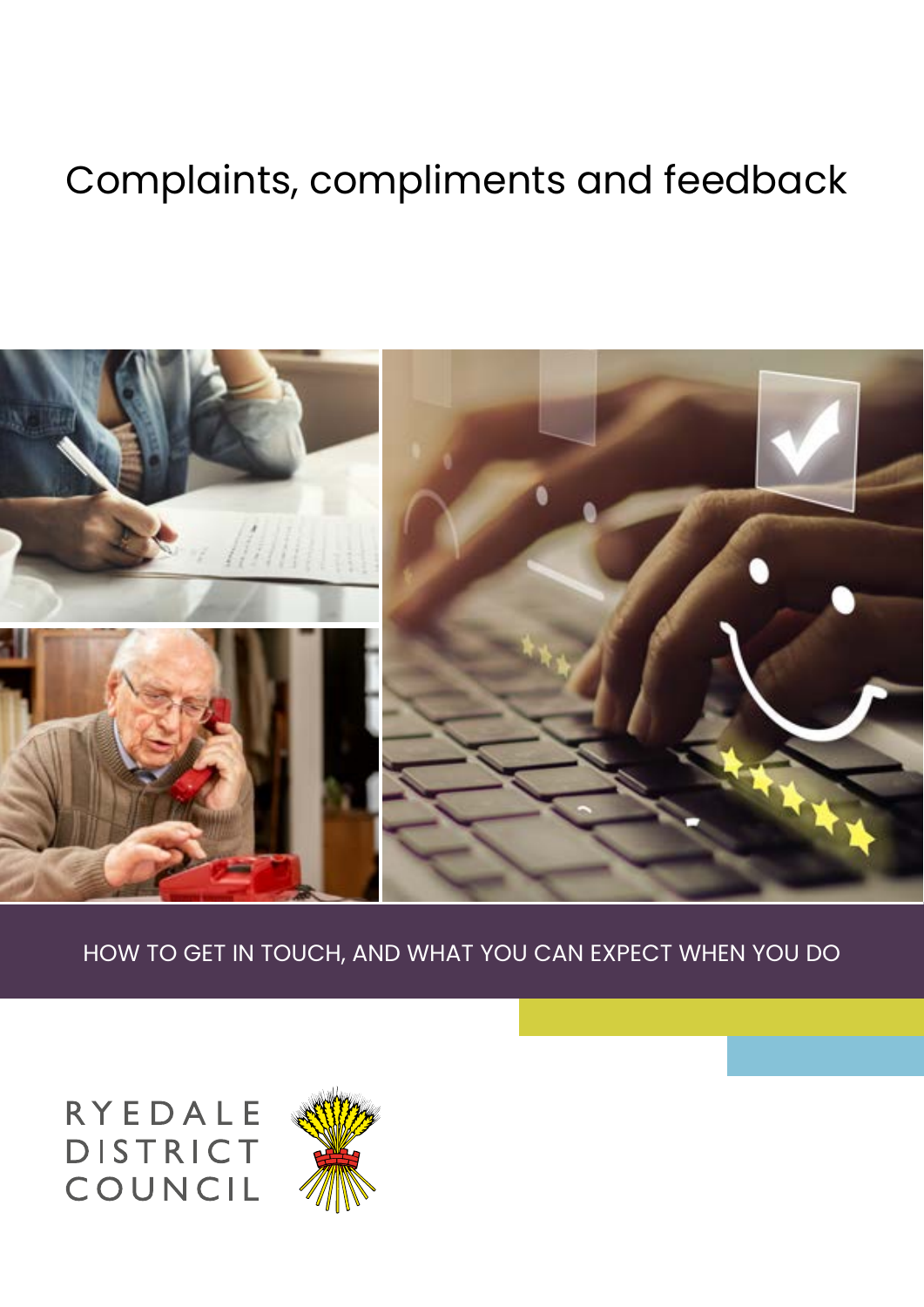## Introduction

Ryedale District Council is committed to providing high-quality customer service, and we value your feedback. We use your feedback to help us to understand what we've done well, resolve things that have gone wrong, and improve our standards and quality of service. We want to make it as easy as possible for you to let us know your views, including telling us what works well, and making a complaint if you are dissatisfied.

In this document you can find out:

- How to leave a comment
- How to give a compliment
- How to make a complaint, how we deal with complaints, and your right of appeal
- The principles we use to make sure that we handle complaints efficiently, and resolve them as quickly as possible, in a fair and honest way

### **Who is a customer?**

A customer of the Council is anyone who accesses, uses or receives any Council service, or is affected by any Council policy or action.

#### **What is feedback?**

Feedback is an expression of opinion about the Council's actions or standard and quality of service. You may have an idea for improving our services. If you do, we would like to hear about it. Whilst we do try to consider all feedback received in our policy and decision-making, some changes can take time to be implemented, and in some instances the Council has no power or duty to provide the service. As such, we do not provide individual responses to the feedback we receive.

Please send your feedback to: **feedback@ryedale.gov.uk**

#### **What is a complaint?**

We regard a complaint as any expression of dissatisfaction about our action or lack of action, or about the standard of service provided by us or on our behalf.

Please send details of your complaint to: **complaints@ryedale.gov.uk**

#### **What is a compliment?**

If you think there is something we have done well, we would be happy to hear from you. You may want to praise an individual officer or team for a job well done or a service provided. We will pass on your compliments to the relevant service area, and encourage others to follow similar ways of working. To stay efficient and reduce back-office paperwork, we do not provide individual responses to compliments, but we are very grateful for the feedback we receive.

Please send your compliments to: **compliments@ryedale.gov.uk**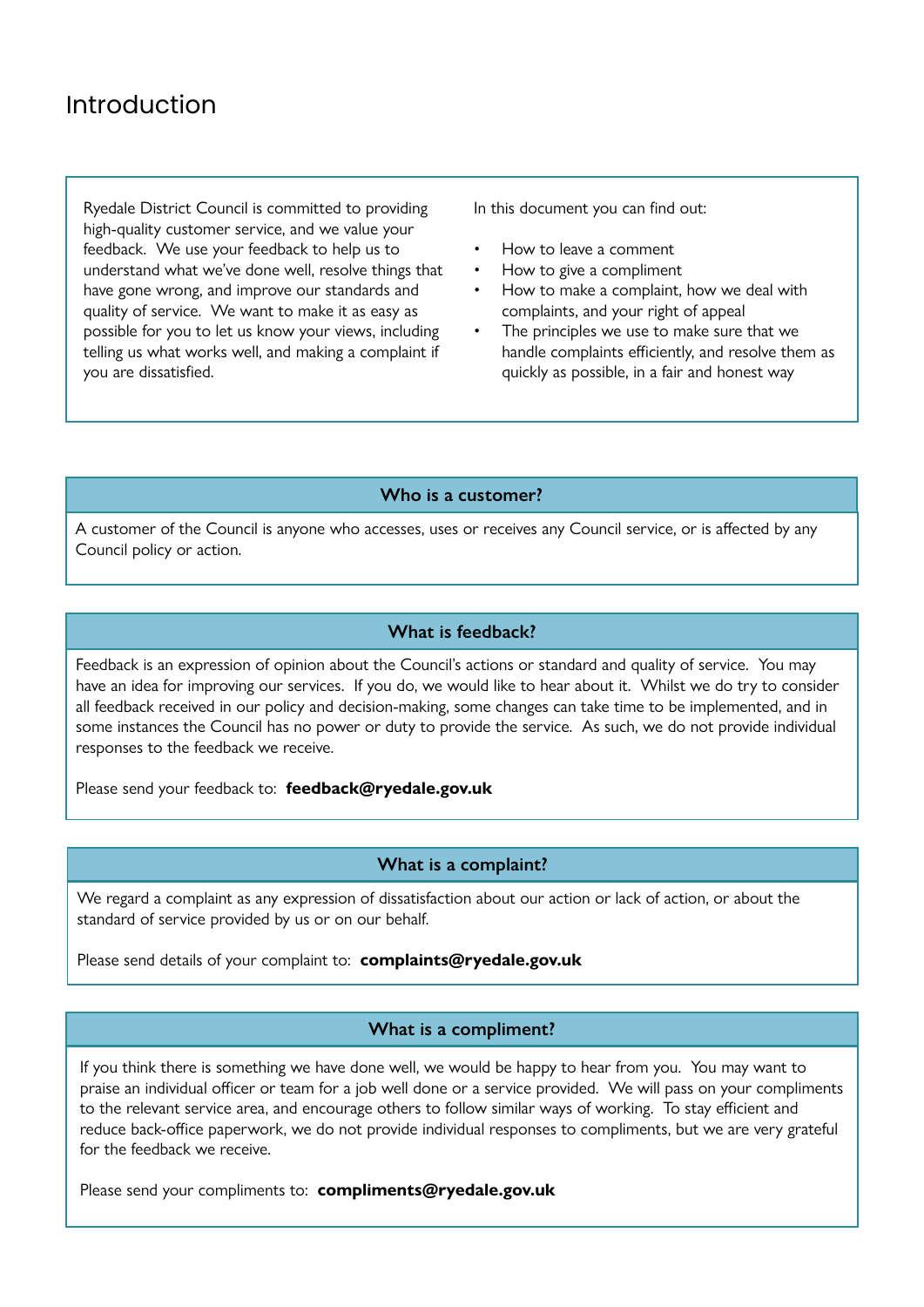## How we handle complaints

To ensure we handle complaints effectively, we follow the Local Government and Social Care Ombudsman's "Principle of good administration practice".

#### **Getting it right**

We will follow the law and take the rights of those concerned into account whilst following the Ryedale District Council Complaints Procedure. We will provide effective services, using appropriately trained and competent staff. This will allow us to take reasonable, timely decisions, based on all relevant considerations.

#### **Being service-user focused**

We will ensure our services can be accessed easily by everyone, including those needing reasonable adjustments. We will tell service-users what they can expect and what the organisation expects from them. We will deal with service-users helpfully, promptly and sensitively, taking account of people's individual circumstances.

#### **Being open and accountable**

We will be open and clear, ensuring information and advice is accurate and complete. We will state the criteria for any decisions we make and give the reasons for our decisions. We will take responsibility for our actions.

#### **Acting fairly and proportionately**

We will treat people with respect and courtesy. We will be impartial, and will not unlawfully discriminate against people or show prejudice. Our decisions and actions will be proportionate, appropriate and fair.

#### **Putting things right**

We will acknowledge our mistakes and apologize when appropriate, putting mistakes right quickly and effectively. We will provide clear and timely information about how and when to appeal or complain. We will operate an effective complaints procedure, which includes offering a fair and appropriate remedy when a complaint is upheld.

#### **Seeking continuous improvement**

We will review our procedures regularly and ensure they are effective. We will ask for feedback and use this to improve our service performance. We will ensure our organisation learns lessons from complaints and uses them to improve services and performance.

## You can complain about...

- Delay in responding to your enquiries and requests
- Failure to provide a service
- Inadequate standard of service
- The treatment by or attitude of a member of staff
- Dissatisfaction with local authority policy
- Our failure to follow proper procedures

Your complaint may involve more than one Council service or be about someone working on our behalf.

## You can't complain about...

- A routine first-time request for a service
- A request for compensation from the Council
- Issues that are in court or have already been heard by a court or a tribunal
- Disagreement with a decision where a statutory right of appeal exists. for example in relation to: Council Tax, Planning or receiving a penalty charge notice
- An attempt to re-open a previously concluded complaint or to have a complaint reconsidered where we have already given our final decision
- If you feel it is necessary to complain about the conduct of a Councillor there is a separate process for this which is dealt with under the Member's Code of Conduct. Please email feedback@ryedale. gov.uk or write to the Monitoring Officer, Ryedale House, Old Malton Road, Malton, YO17 7HH
- Feedback about policy. Although we do our best to ensure our policies are robust and fair, you may want to contact feedback@ryedale.gov.uk about them or suggest an amendment. This should be done outside the complaints procedure.

Where a complaint cannot be dealt with under the Council's complaints procedures, we will inform you of any alternative procedure.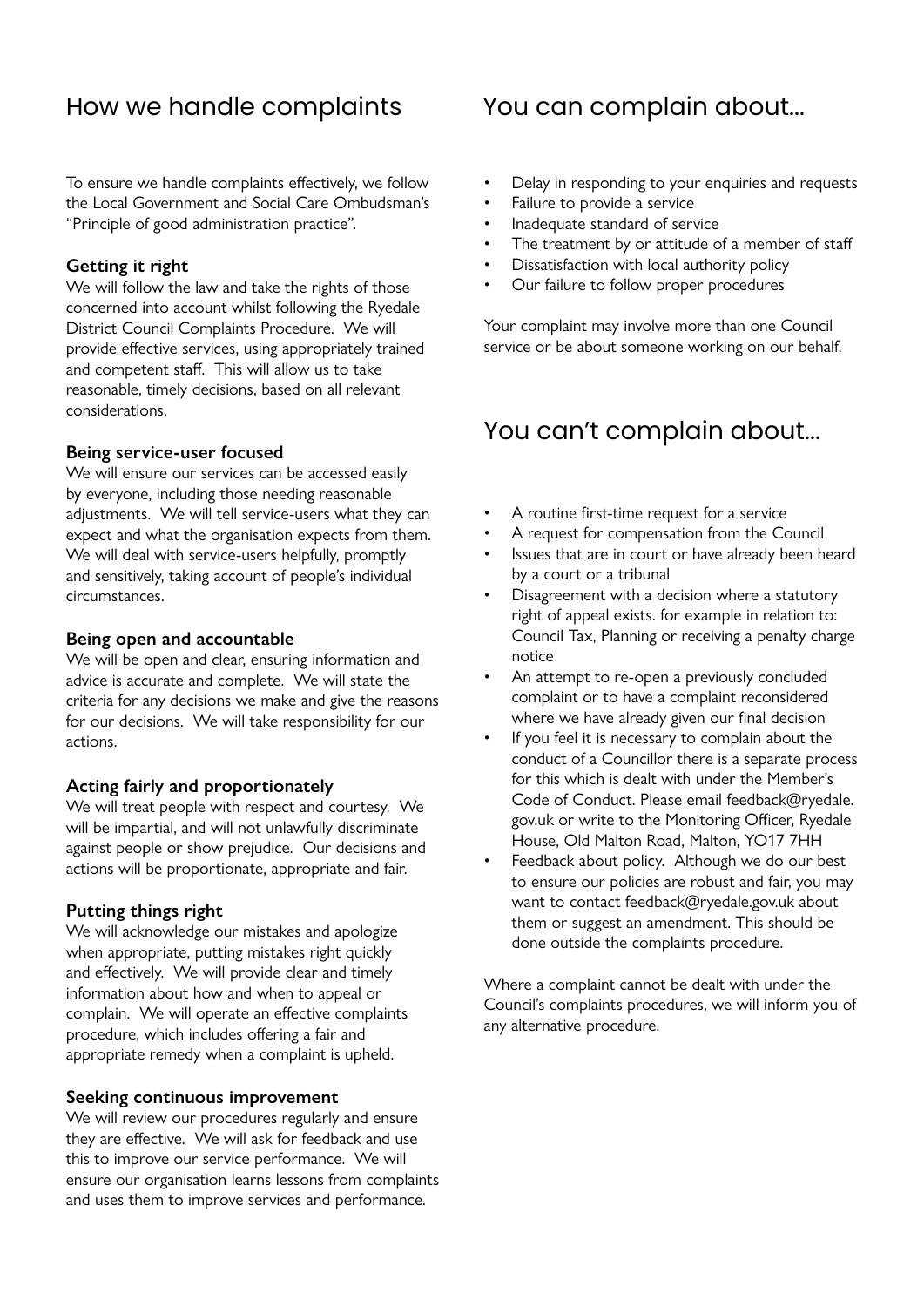

## Who can complain?

Anyone can make a complaint to us, including the representative of someone who is dissatisfied with our service. A representative will be required for young people under 12 years of age.

If you need support in making your complaint, please contact us by phone on 01653 600666. You can also email complaints@ryedale.gov.uk or visit us face-to-face at Ryedale House, Old Malton Road, Malton, YO17 7HH and one of our Customer Service Assistants will complete the online complaints form on your behalf.

Alternatively, the Citizens Advice Bureau offers an impartial service and can advise you if you need any help with making a complaint against us.

To find out more, please contact:

- Citizens Advice Bureau Tel: 0808 278 7900 or [https://citizensadvicehrs.org.uk/get-advice-contact/](https://citizensadvicehrs.org.uk/get-advice-contact/ryedale) [ryedale](https://citizensadvicehrs.org.uk/get-advice-contact/ryedale)
- Age Concern Tel: 01723 379058
- Carers Resource Tel: 01723 850155

## How long do I have to make a complaint?

Normally, you must make your complaint within six months of:

- The event you want to complain about, or
- Finding out that you have a reason to complain, but no longer than 12 months after the event itself.

## How can I complain?

You can submit complaints, compliments and feedback in any of the following ways:

- In writing: by writing to Ryedale District Council, Ryedale House, Old Malton Road, Malton, YO17 7HH. Someone can also write on your behalf.
- In person: visit us at Ryedale House and speak to a member of staff between Monday to Thursday (9am to 5pm) and on Fridays (9am to 4:30pm)
- By telephone: phone 01653 600666 to contact Customer Services
- By email: complaints@ryedale.gov.uk
- Online: visit the Ryedale District Council website and fill in our Complaints, Compliments and Feedback online form

When submitting your complaint, compliment or feedback, tell us:

- Your full name and address, postcode, telephone number and email address
- As much as you can about the incident, service or employee involved
- What has gone right or what has gone wrong
- How you want us to resolve the matter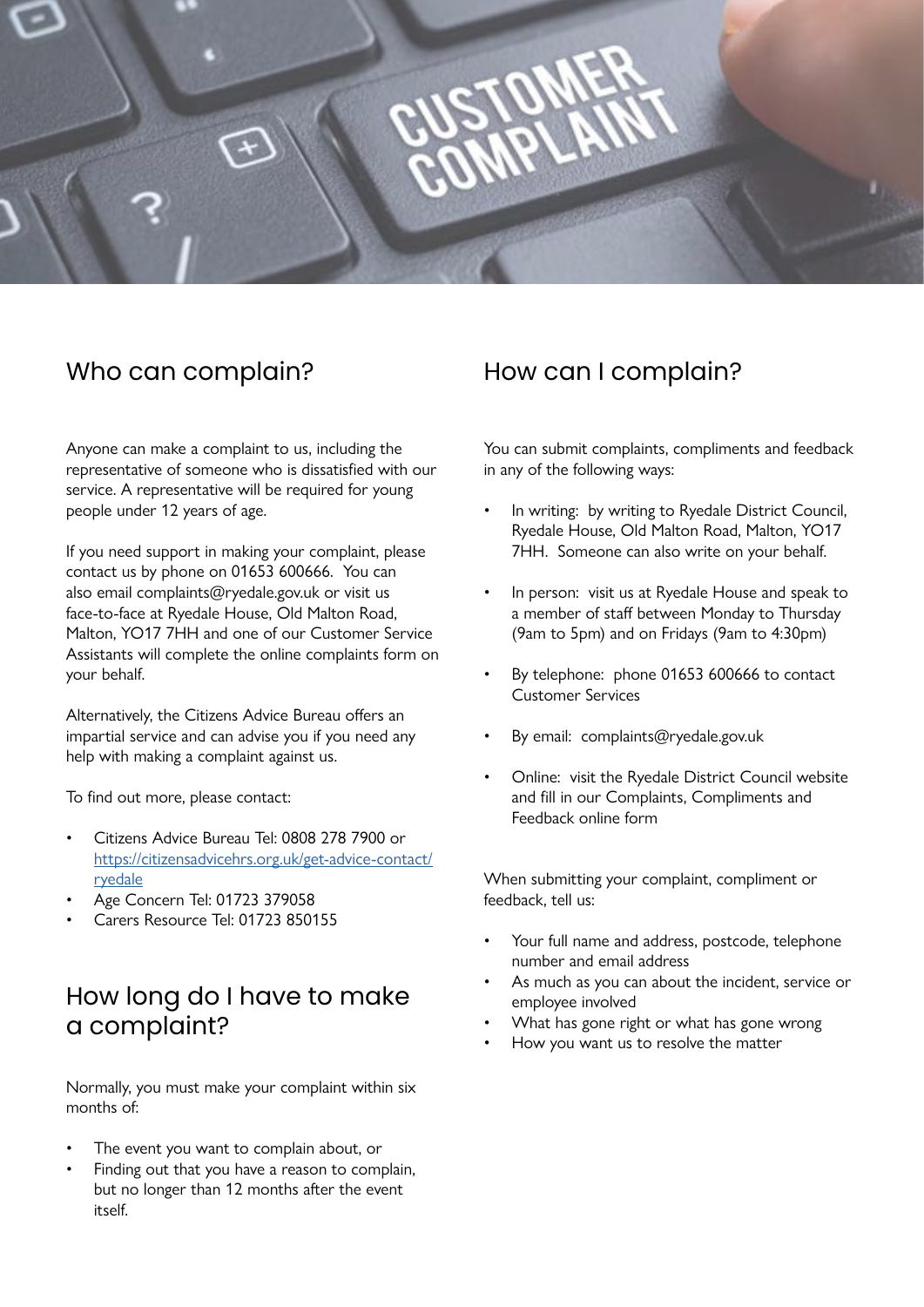## What happens after I have complained?

Wherever possible we aim to resolve complaints at the point of service delivery and as quickly as possible. We encourage you in the first instance to contact the service you wish to complain about. The service will do all it can to put things right and resolve the issue informally.

If however you are still dissatisfied and want to continue to make a complaint, we endeavour to acknowledge all complaints within one working day. We will then investigate your complaint in line with the following stages and timescales set out in this document.



We will acknowledge your submission of your stage one complaint within one working day.

We aim to resolve complaints quickly and close to where we provided the service. This may mean an on–the–spot apology where appropriate, or explaining the circumstances of why something went wrong and immediate action taken to resolve the problem(s).

We hope to have frontline resolution within ten working days. However, if the issue is complex and we cannot resolve within the ten working days, we will contact you or your representative to explain the reason for an extension.

Our acknowledgement will include:

- Details of a point of contact should you wish to discuss your complaint
- A deadline for when a decision will be made. This will usually be within 10 working days of the date of receipt of your complaint, unless there are special circumstances.
- When the inquiry into your complaint has been completed you will be contacted again and provided with the following:
	- » A clear statement about whether or not your complaint has been upheld
	- » An explanation of the circumstances leading to the decision
	- » An explanation of the action which has been taken/is being taken to ensure the same thing does not happen again
	- » The offer of a remedy
	- » Details about how to make a stage two complaint if you disagree with the response



If you are not satisfied with the response you receive about your complaint at stage one, then you can request a "stage two" investigation. To do this, you should respond to our decision either by email or letter, clearly stating that you wish to do this. We will acknowledge the submission of your stage two complaint within one working day.

Stage two deals with two types of complaint:

- Those that have not been resolved at stage one
- Those that are complex and require detailed investigation

Stage two complaints will be investigated by a senior manager. They may contact you to discuss your complaint, and to understand why you remain dissatisfied and what outcome you are looking for. After this investigation, we will give you a full response to the complaint as soon as possible, and within 20 working days.

If our investigation will take longer than 20 working days, we will tell you. We will agree revised time limits with you and keep you updated on progress.

When the investigating manager has completed their investigation, they will contact you and provide:

- A clear statement about whether or not your complaint has been upheld
- An explanation of why the issue has occurred
- An explanation of what is/will be done to make sure the same thing does not happen again
- The offer of a remedy
- Details about how to make stage three complaints to the Local Government Ombudsman if you disagree with the response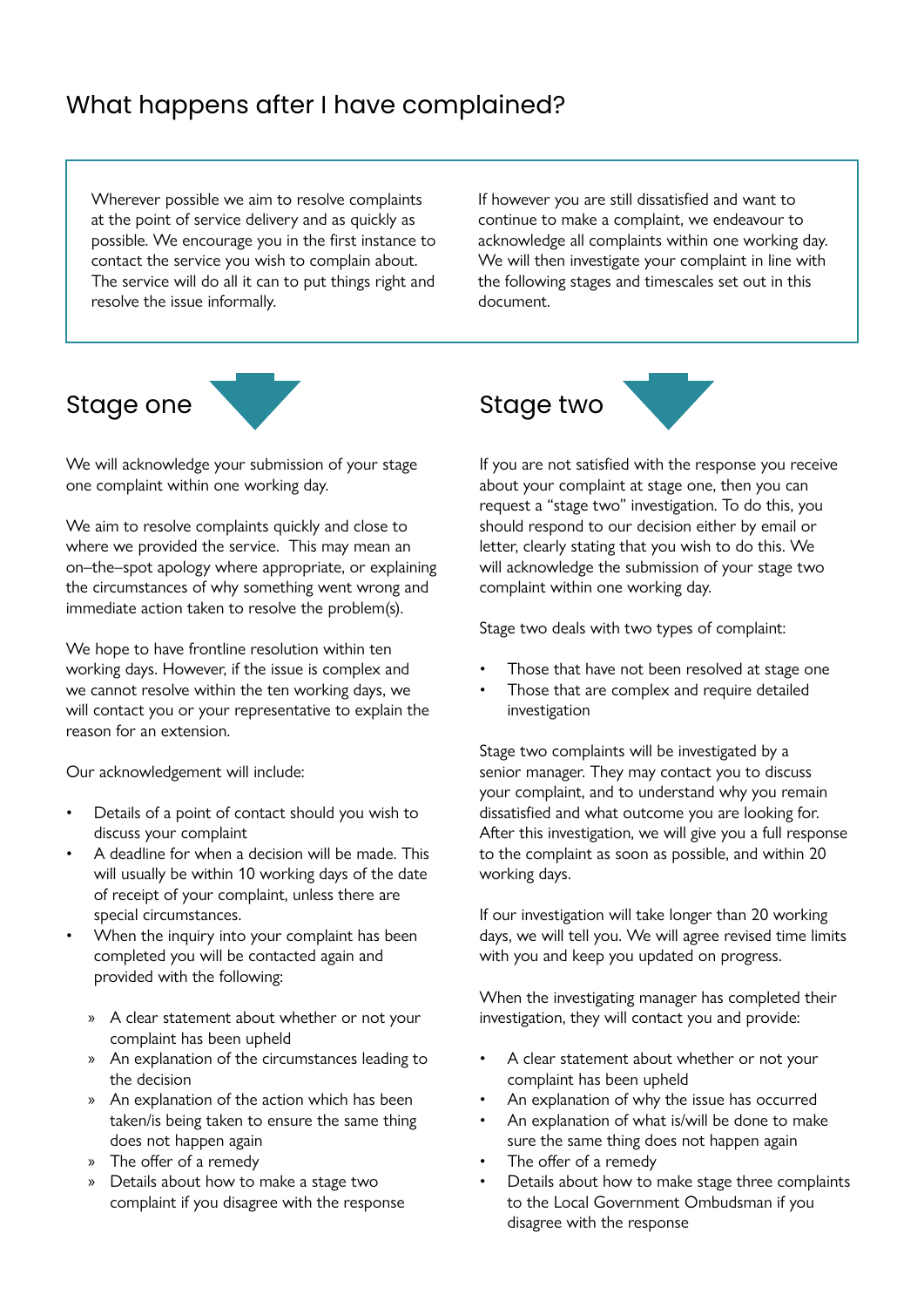## What if I'm still dissatisfied?

After we have fully investigated, if you have been through all stages of our complaints procedure and you are still unhappy, you can ask the Local Government and Social Care Ombudsman to review your complaint.

There is no further level of appeal within the Council.

The Ombudsman cannot normally look at a complaint that has not completed the Ryedale District Council complaints procedure, so please make sure it has done so before contacting them.

The Ombudsman investigates complaints in a fair and independent way. It does not take sides. It is a free service.

The Ombudsman expects you to have given us a chance to deal with your complaint before you contact them. If you have not heard from us within a reasonable time, they may decide to look into your complaint anyway. This is usually up to 12 weeks, but can be longer for social care complaints that follow a statutory process.

#### **About the Ombudsman**

The Local Government and Social Care Ombudsman looks at individual complaints about Councils and some other organisations providing local public services.

## Persistent complainants

Whilst the Council endeavours to respond with patience and sympathy to the needs of all complainants, there are times when there is nothing further which can reasonably be done to assist or rectify a real or perceived problem.

A minority of the complaints made to the Council may become persistent, vexatious or deliberately repetitive.

Whilst the vast majority of complainants do not fall into this category, there will be a small number of complainants who - despite having their complaint investigated - will not accept the matter is concluded.

In such cases the complainant(s) may be considered under the Habitual or Vexatious Complainants Policy.

The Council Solicitor will notify complainants in writing about the reasons why their complaint(s) has been treated as habitual or vexatious and the action that will be taken.

This does not preclude the complainant raising new issues that are significantly different from the original complaint, and these will receive a response in accordance with this procedure.

It also investigates complaints about all adult social care providers (including care homes and care home agencies) for people who self-fund their care.

The contact details for the Local Government and Social Care Ombudsman are:

Local Government and Social Care Ombudsman PO Box 4771 Coventry CV4 0EH

Website: **[www.lgo.org.uk](http://www.igo.org.uk)** Telephone Number: **0300 061 0614**

Opening hours: Monday to Friday, 10am to 4pm (except public holidays)